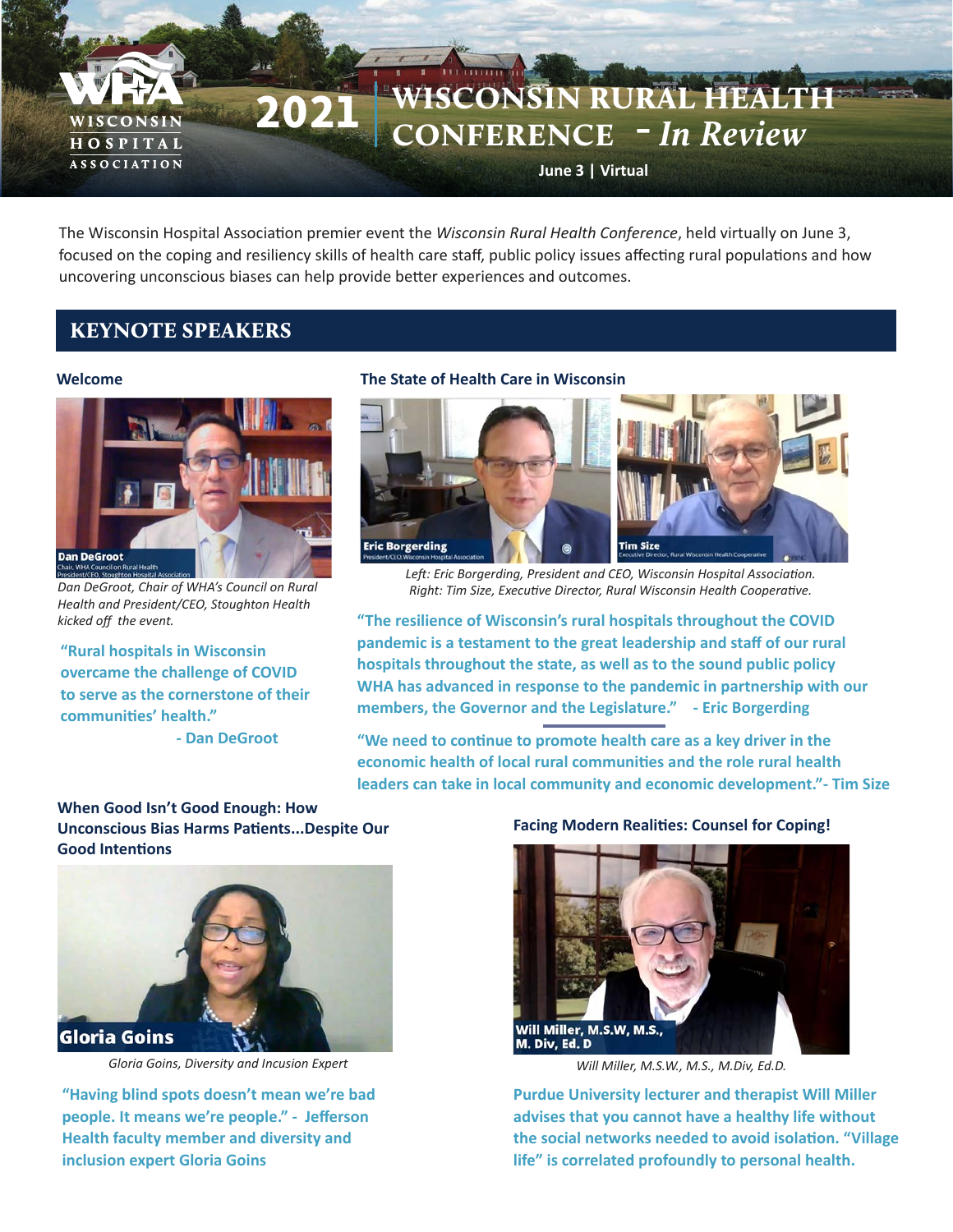## **Living in two payer models: Fee for Service and Value-Based Care**



**Brian Stephens**<br>CEO, Door County Medical Center



*Brian Stephens, CEO of Door County Medical Center and Carl Selvick, Senior Director of Clinic Operations at Fort HealthCare* 

**Brian Stephens and Carl Selvick explained the role of case management nurses in rural Wisconsin hospitals, which includes conducting safety-oriented home visits and addressing food insecurity.**

## **Breaking the Stigmas**



*Tony Hoffman, Founder and Director of The Freewheel Project*

**"You cannot connect with an individual with a wounded soul without compassion and empathy." - Former BMX Elite Pro Tony Hoffman**

# THANK YOU TO THE WHA PREMIER AND GOLD CORPORATE MEMBERS

## **WHA'S PREMIER PARTNER**



*LMC Insurance & Risk Management*

## **WHA'S GOLD MEMBERS**



*Beam Healthcare*





*Hall, Render, Killian, Heath & Lyman, P.C.*



*Merritt Hawkins/Staff Care*



*WHA Information Center*

*Nutanix*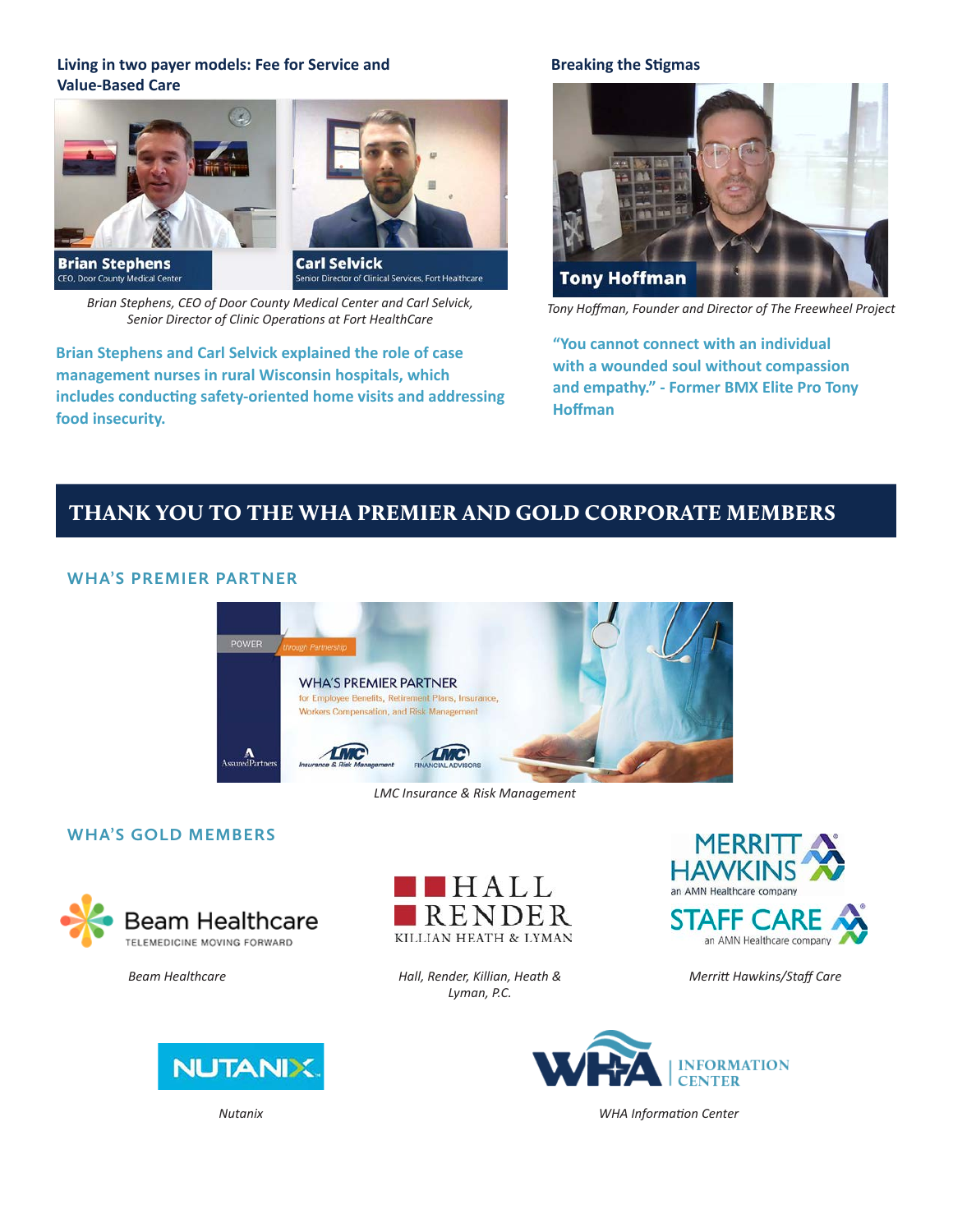# THANK YOU TO THE CONFERENCE SPONSORS









*CG Schmidt, Inc. Eppstein Uhen Architects HealthCare Associates Credit Union Quarles & Brady LLP*

## THANK YOU TO THE CONFERENCE EXHIBITORS







*Beam Healthcare*



*Lyman, P.C.*





*HealthCare Associates Credit Union*





*JP Cullen*



*LMC Insurance & Risk Management Nutanix*





paymerang finance automation for the modern enterprise

*MCG Health Paymerang*



*Quarles & Brady LLP*



*WHA Information Center*



*Somerville Architects and Engineers*





*Zimmerman Architectural Studios*

Save the Date! 2022 Wisconsin Rural Health Conference

June 15-17 Green Bay